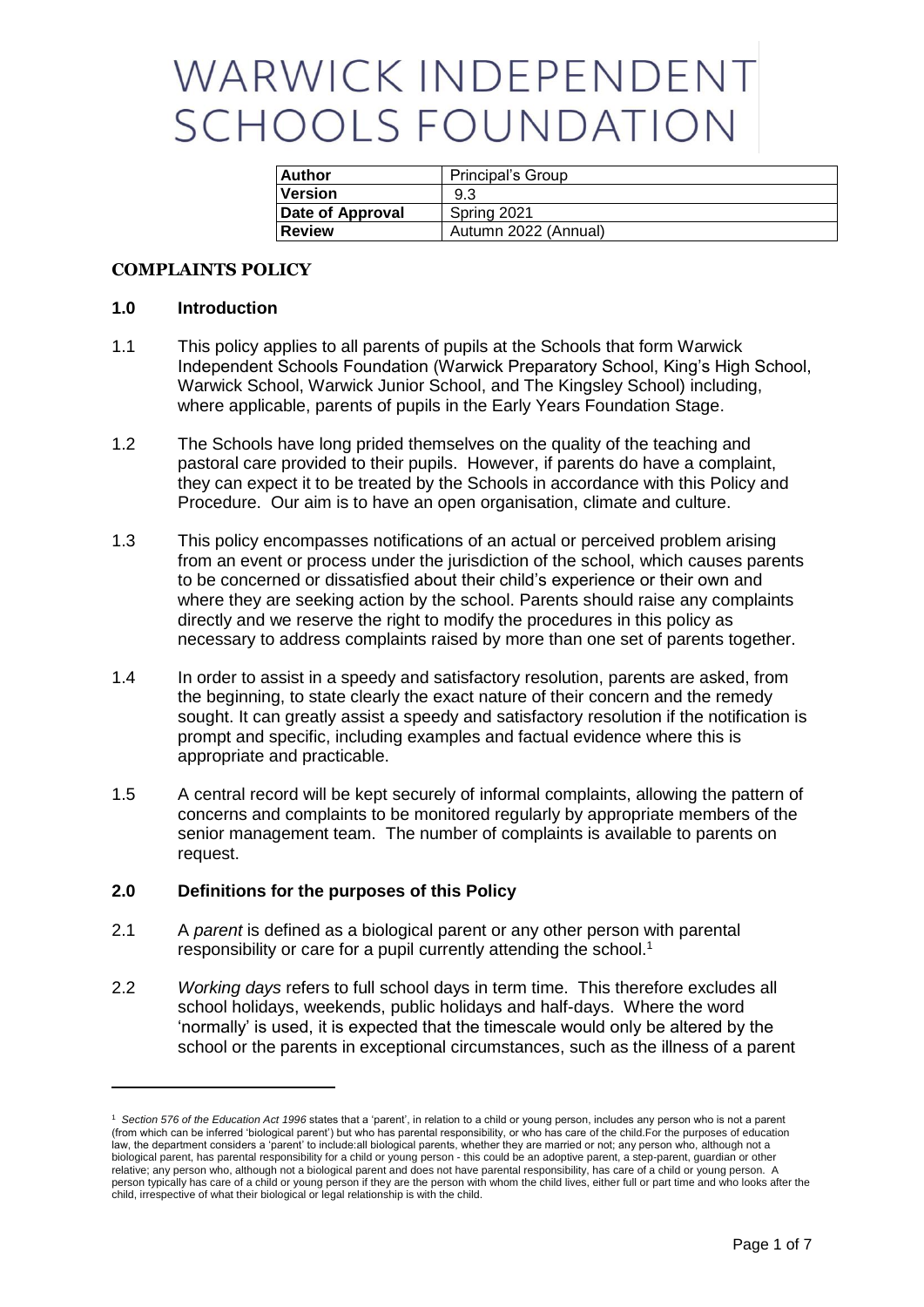or a key member of staff involved in the process. Should the matter progress to an appeal, the availability of the any of the participants including the panel members may also be a constraint. In these circumstances, a note will be sent to complainants to inform them of the proposed length of time it will take to undertake initial enquiries above and beyond the normal time indicated.

# **3.0 Policy**

- 3.1 In our Schools, we wish to have a community that listens and is able to respond in a positive, appropriate and sympathetic way to any concerns. It is important that all stakeholders feel valued and involved with the school and are able to voice their concerns. This is helped where the culture of the school is open and where all complaints are received in a positive manner.
- 3.2 All concerns need to be handled seriously. A gentle expression of concern, or a simple query, may grow into a painful matter if people feel that they have been brushed aside. Equally, issues with the potential to become acutely difficult may dwindle and fade if they are handled well at the initial stage.

## **4.0 Procedure**

Stage 1 – Informal Resolution

| Contact: | Tutor, Key Stage Coordinator or Deputy Head                                                                                                                          |
|----------|----------------------------------------------------------------------------------------------------------------------------------------------------------------------|
|          | Timescale: Complaint normally acknowledged within 2 working days<br>Complaint to be dealt with, with a view to a full resolution,<br>normally within 10 working days |

- 4.1 It is hoped that most complaints and concerns will be resolved quickly and informally.
- 4.2 If parents or guardians have a complaint, they should contact the pupil's form Tutor (class teacher) or Key Stage Coordinator, or the Deputy Head. If he/she is not the appropriate person to deal with it, he/she will pass it to the person who is. If this individual cannot resolve the matter alone, it may be necessary for him/her to consult the Deputy Head or the Head.
- 4.3 Boarders' parents or legal guardians should direct complaints to the Boarding House Parents. Alternatively, they can be directed to the Head Master or Deputy Head. Boarding House complaints will be addressed in accordance with the Foundation Complaints Policy.
- 4.4 The aim is to resolve the matter promptly to the parents' or guardians' satisfaction.
- 4.5 Complaints made directly to the Deputy Head or the Head will be referred to the relevant member of staff unless the Deputy Head or the Head deems it appropriate to deal with the matter personally.
- 4.6 The member of staff in receipt of the complaint/concern will make a written record of it and the date on which it was received and will normally acknowledge it within 2 working days. The school will normally deal with the matter within 10 working days of receipt of the notification.
- 4.7 Where an informal resolution is not achieved, parents may make a formal complaint under Stage 2 of this procedure.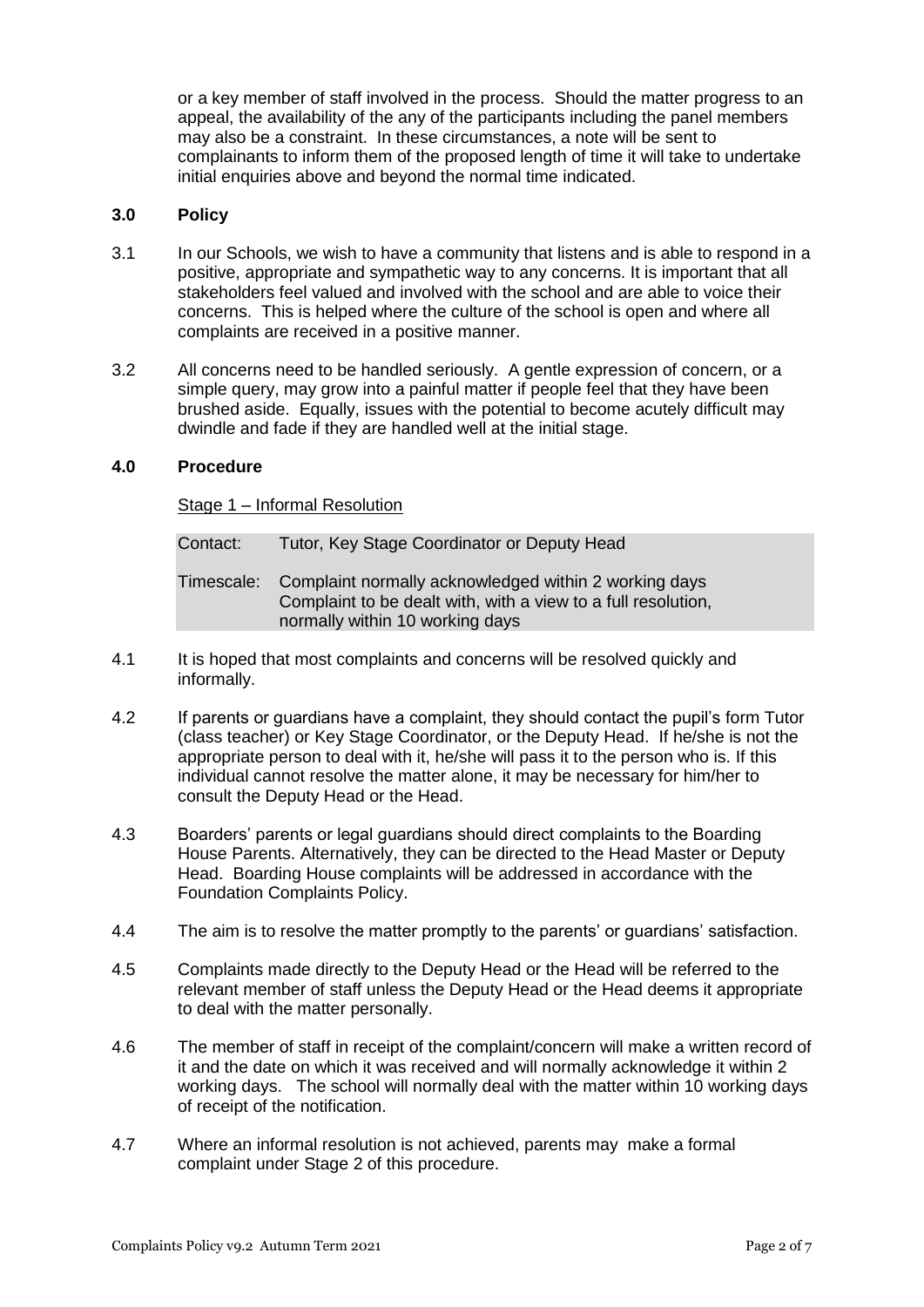#### Complaints about the Head

- 4.8 The procedure for dealing with an informal complaint about the Head of the School is set out below:
	- parents may choose to raise complaints directly with the Head if they feel that the matter is capable of resolution informally. The complaint may be raised orally or in writing. If in writing, the School will not automatically treat the complaint as a formal (Stage 2) complaint and the Head will endeavour to resolve the complaint informally under Stage 1;
	- the Head will acknowledge informal complaints within 2 working days and will seek to resolve the matter under this Stage 1 by means of direct conversation or a meeting with the parents, to be held within 10 working days of the initial complaint;
	- if the parent is dissatisfied with the Head's response to the informal complaint or in the event that the complaint cannot be resolved by informal means, the parent may make a formal complaint under Stage 2 of this procedure.
- 4.9 Alternatively, parents may choose to make their complaint about the Head to the Principal. In this case, the complaint will be treated as a formal complaint under Stage 2 of this procedure.

## Stage 2 – Formal Resolution

Contact: Head

Timescale: Complaint normally acknowledged in writing by Head / Principal within 5 working days

> Complaint to be dealt with, with a view to a full resolution, normally within 28 working days.

*Note – special additional circumstances apply to Early Years Foundation Stage (EYFS) complaints – see Section [5.0](#page-4-0) below.*

- 4.10 If the complaint cannot be resolved at Stage 1 (Informal Resolution), then the parents or guardians should put their complaint in writing (letter rather than e-mail) to the Head stating explicitly that, having been through Stage 1 of the procedure, they remain dissatisfied and now wish to make a "formal complaint".
- 4.11 In the Formal Complaint, parents should:
	- state the nature of the complaint.
	- state the remedy sought, and
	- include all relevant information.

Parents should note that the complaint at this stage should not change in scope from that presented at Stage 1. Should any new matters be presented, parents will usually be advised that they will be dealt with under Stage 1.

4.12 A formal complaint should normally be lodged within 7 working days of the date of a verbal or written report to parents under the Stage 1 procedure.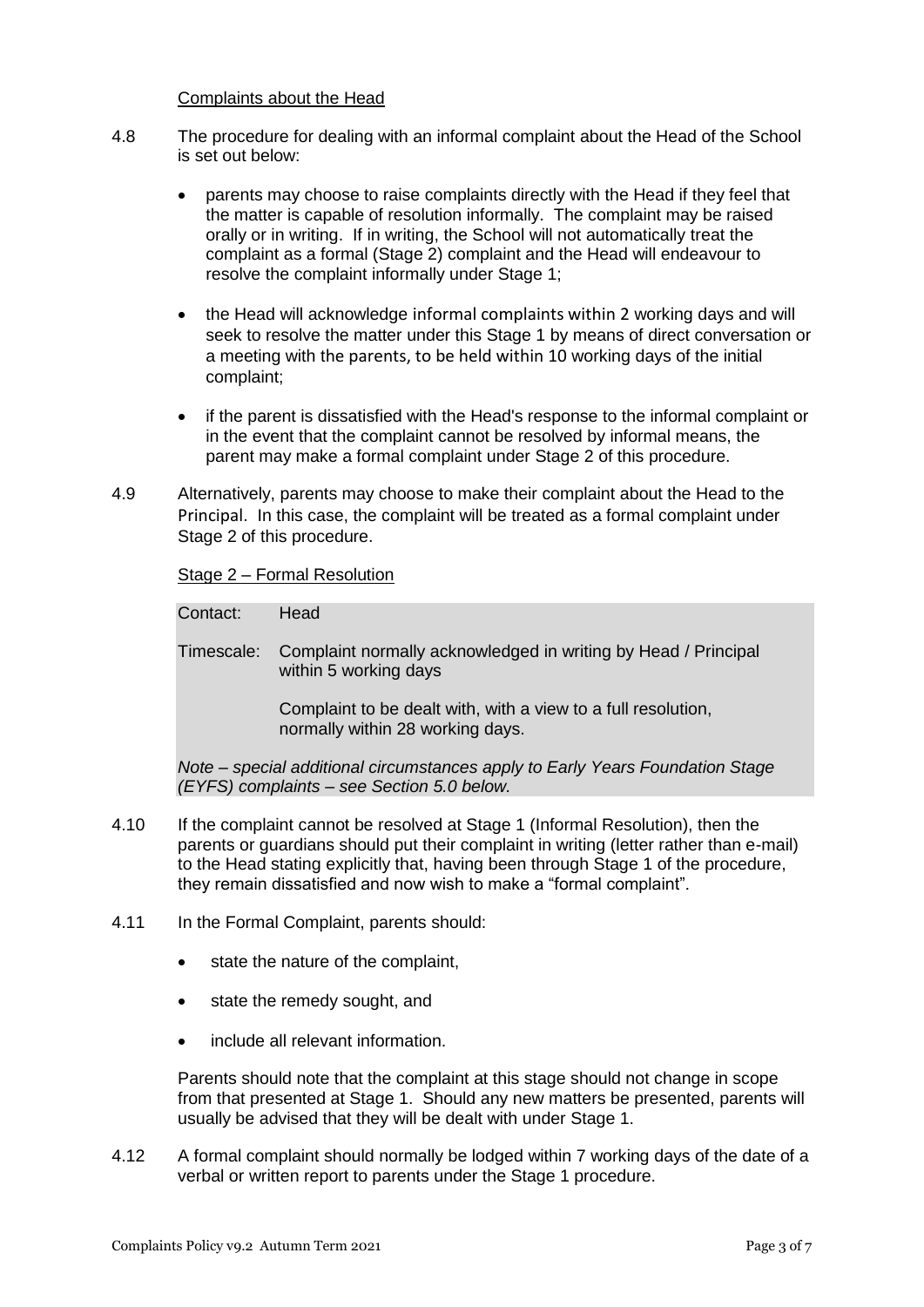- 4.13 The Head will acknowledge in writing receipt of the complaint, normally within 5 working days, and will normally appoint a senior member of staff to investigate the issues raised ("Investigating Officer").
- 4.14 The Investigating Officer will keep written records of all meetings and interviews held in relation to the complaint which will be provided to the Head once collated.
- 4.15 Once the Head is satisfied, so far as is practicable, that all of the relevant facts have been established, a meeting with the parent(s) will be arranged. At or after that meeting, a decision will be made and the parent(s) will be informed in writing, detailing the reasons.
- 4.16 The school will normally deal with a formal complaint within 28 working days of receipt.
- 4.17 If the parent(s) are still not satisfied with the decision, they may choose to proceed to Stage 3 of this Procedure.

#### Complaints about the Head

- 4.18 The procedure for dealing with a formal complaint about the Head of the School is set out below:
	- The complaint should be put in writing to the Principal. The complaint should include the same information referred to above.
	- The Principal will acknowledge the complaint within 5 working days of receipt and indicate the action that is being taken and the likely timescale. Such action may include an investigation and/or a meeting with the parent. The parent will usually receive a response to the complaint within 28 working days.
	- If the parent is dissatisfied with the response to the complaint, the parent can request that the complaint be referred to a complaints panel under Stage 3.

#### Stage 3 – Panel Hearing

Contact: The Clerk to the Governors, who will call Complaints Panel

Timescale: Hearing normally to take place within 28 working days Any documentation will normally be provided no later than 5 working days before the hearing. Decision normally made within 10 working days of hearing.

*Note – special additional circumstances apply to Early Years Foundation Stage (EYFS) complaints – see Section [5.0](#page-4-0) below.*

- 4.19 If parents seek to invoke Stage 3 (following a failure to reach resolution at Stages 1 or 2), they will be referred to the Clerk to the Governors, who has been appointed by the Governors to call hearings of the Complaints Panel. The matter will then be referred to the Complaints Panel for consideration. A Complaints Panel hearing is a review of the decisions taken by the Head at Stage 2.
- 4.20 Parents should be advised that it is only their Stage 2 complaint which will be considered by the Complaints Panel. The Panel will not consider any new material or areas of complaint at this stage. They will refer any new material or complaint back to the school for investigation under the appropriate earlier stage of this procedure.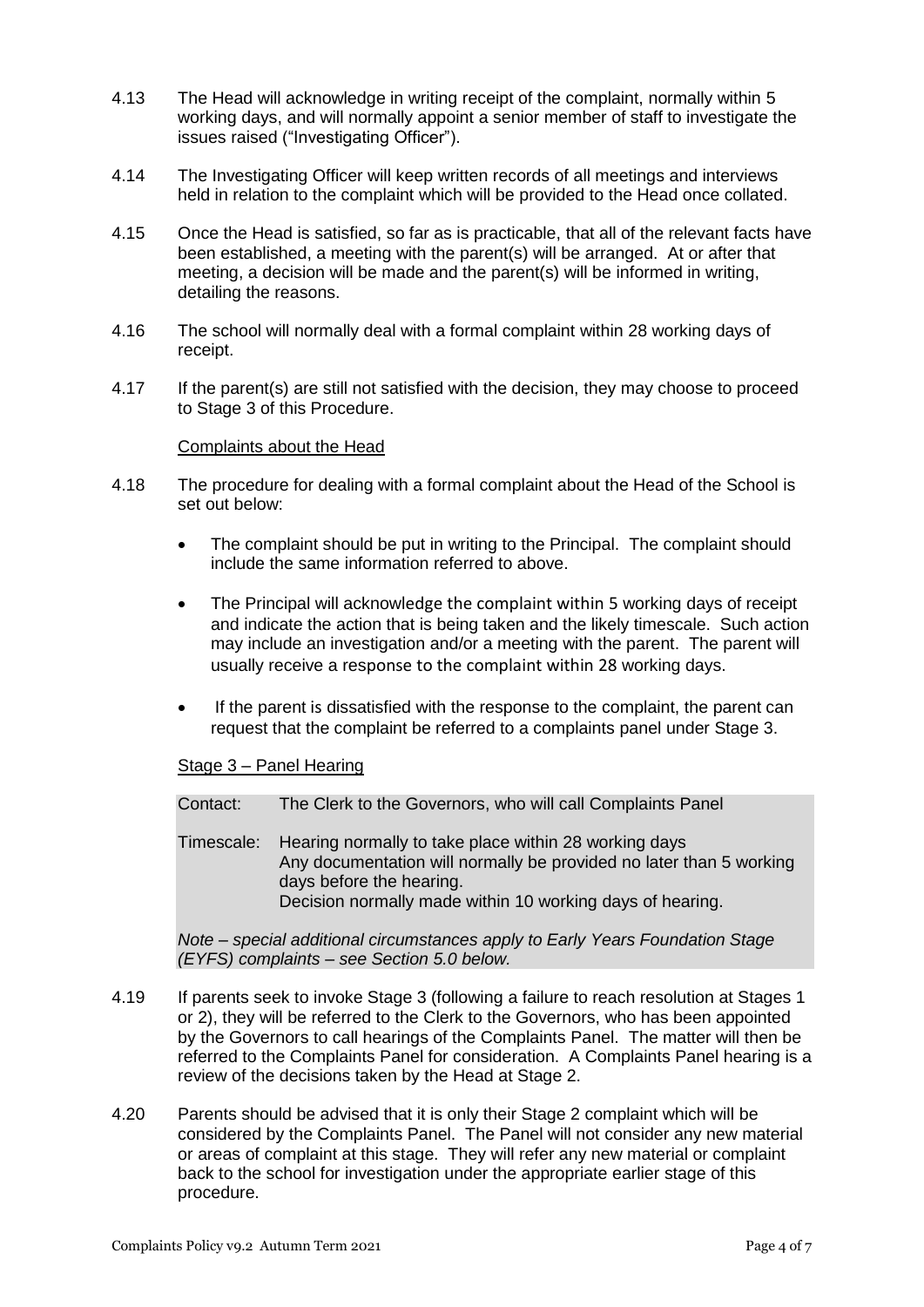- 4.21 It is not the Complaints Panel's purpose to re-investigate the complaint, but to consider the matters raised by the parent(s), and the report from the school, and to decide whether the determination reached at Stage 2 was reasonable and fair.
- 4.22 The Complaints Panel will consist of at least three persons not directly involved in the matters detailed in the complaint, one of whom shall be independent of the management and running of the school. Each of the Panel members shall be appointed by the Governors. The Clerk to the Governors, on behalf of the Panel, will then acknowledge the complaint and schedule a hearing to take place as soon as practicable and within 28 working days of the complaint being lodged with the Clerk to the Governors.
- 4.23 If the Panel deems it necessary, it may require that further particulars of the complaint or any related matter be supplied in advance of the hearing. Copies of such particulars shall be supplied to all parties not later than 5 working days prior to the hearing.
- 4.24 The parents may be accompanied to the hearing by one other person who will be present to provide support and not to participate in the discussions. This may be a relative, teacher or friend. Legal representation will not be appropriate.
- 4.25 A hearing under this procedure is not a legal proceeding, but a private and confidential matter. The Clerk to the Governors will make a minute of the hearing, but no tape, video or digital recording may be made by any party. No notes, other records or oral statements about any matter discussed or arising from the proceedings shall be made available directly or indirectly to third parties, including the press or other media.
- 4.26 If the complainant fails to attend a Stage 3 hearing the complaint process continues in their absence.
- 4.27 The Panel's aim is to, if possible, resolve the parents' complaint as soon as it has met without the need for further investigation, on the understanding that they already have all the necessary information to conclude matters. Occasionally, it may become necessary to adjourn and reconvene the Panel if further information comes to light that alters the key facts of the case.
- 4.28 After due consideration of all facts they consider relevant, the Panel will reach a decision and may make recommendations as soon as reasonably possible usually within 10 working days of the Hearing. The Panel will write to the parents informing them of its decision and the reasons for it.
- 4.29 The decision of the Panel will be final. The Panel's findings and recommendations (if any) will be sent in writing to the parents, the Head, the Governors and, where relevant, the person about whom the complaint was made.
- 4.30 A copy of those findings and recommendations will be kept by the Heads' PA and is available for inspection on the school premises by the Governors and the Head.

# <span id="page-4-0"></span>**5.0 Early Years Foundation Stage (EYFS)**

- 5.1 Written complaints about the fulfilment of the EYFS requirements will be investigated and parents will be informed of the outcome of this investigation within 28 days.
- 5.2 If, following this process, parents believe that the school is not meeting EYFS requirements, they may contact Ofsted and/or the Independent Schools Inspectorate (ISI) at the addresses below.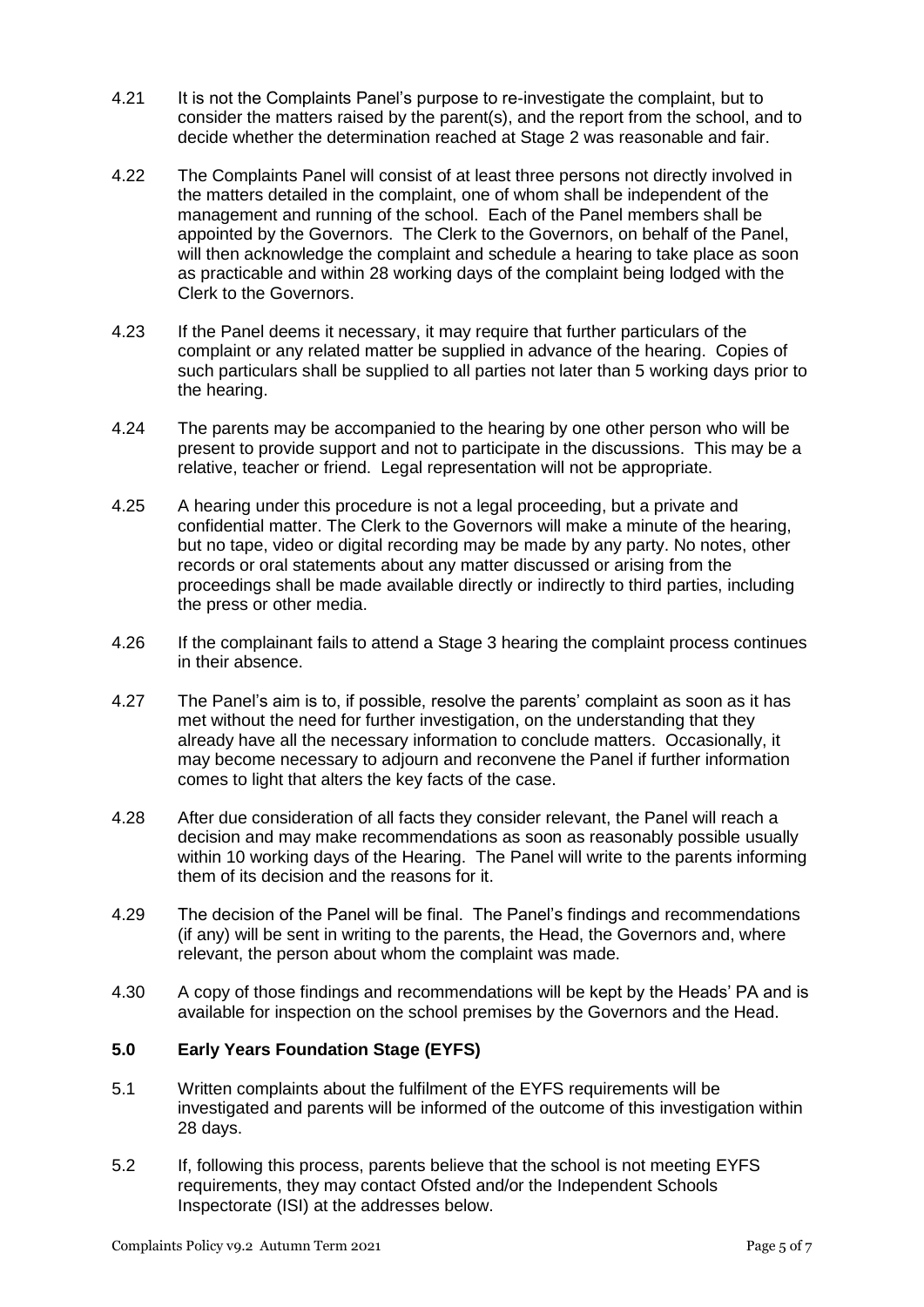| Ofsted (Midlands)<br>Building C<br><b>Cumberland Place</b><br>Park Row<br>NOTTINGHAM<br>NG1 6HJ | <b>CAP House</b><br>9-12 Long Lane<br><b>LONDON</b><br>EC <sub>1</sub> A 9HA | Independent Schools Inspectorate |
|-------------------------------------------------------------------------------------------------|------------------------------------------------------------------------------|----------------------------------|
| Telephone 08456 404040                                                                          | Telephone:                                                                   | 020 7600 0100                    |

- 5.3 The record of the complaint is available to Ofsted and ISI on request.
- 5.4 Records of such complaints are kept for at least three years.

# **6.0 Boarding House**

- 6.1 This policy is available to all staff and parents or legal guardians at Warwick School's Boarding House.
- 6.2 In accordance with the National Minimum Standards for Boarding Schools standard 18, this policy is compliant with regulatory standards.
- 6.3 Boarders' parents should direct complaints initially to the Boarding House Parents. Alternatively, they can be directed to the Head Master or Deputy Head Master. Boarding House complaints will be addressed in accordance with the Foundation Complaints Policy. This includes details of how parents may appeal against a decision made by the school about their complaint.
- 6.4 The Boarders' Guide provides information to Boarders as to how they can raise specific concerns relating to the Boarding Houses, such as by approaching a member of staff or raising the matter in Boarders' Council.

# **7.0 Record-keeping**

- 7.1 Written records of both formal and informal complaints will be kept securely for at least three years, including:
	- whether formal complaints were resolved at the preliminary stage or panel hearing stage
	- what action the school has taken as a result of each complaint regardless of whether it was upheld.
- 7.2 Parents or guardians can be assured that all concerns and complaints will be treated seriously and confidentially as is required by paragraph 25(k) of the Education (Independent Schools Standards) Regulations 2014. Correspondence, statements and records will be kept confidential except insofar as is required of the school by paragraph 7(k) of the Education (Independent Schools Standards) Regulations 2014; where disclosure is required in the course of the school's inspection; or where any other legal obligation prevails.

# **8.0 Reporting**

8.1 At the beginning of each academic year, a report will be provided to Governors on the number of Stage 2 complaints made in the previous academic year.